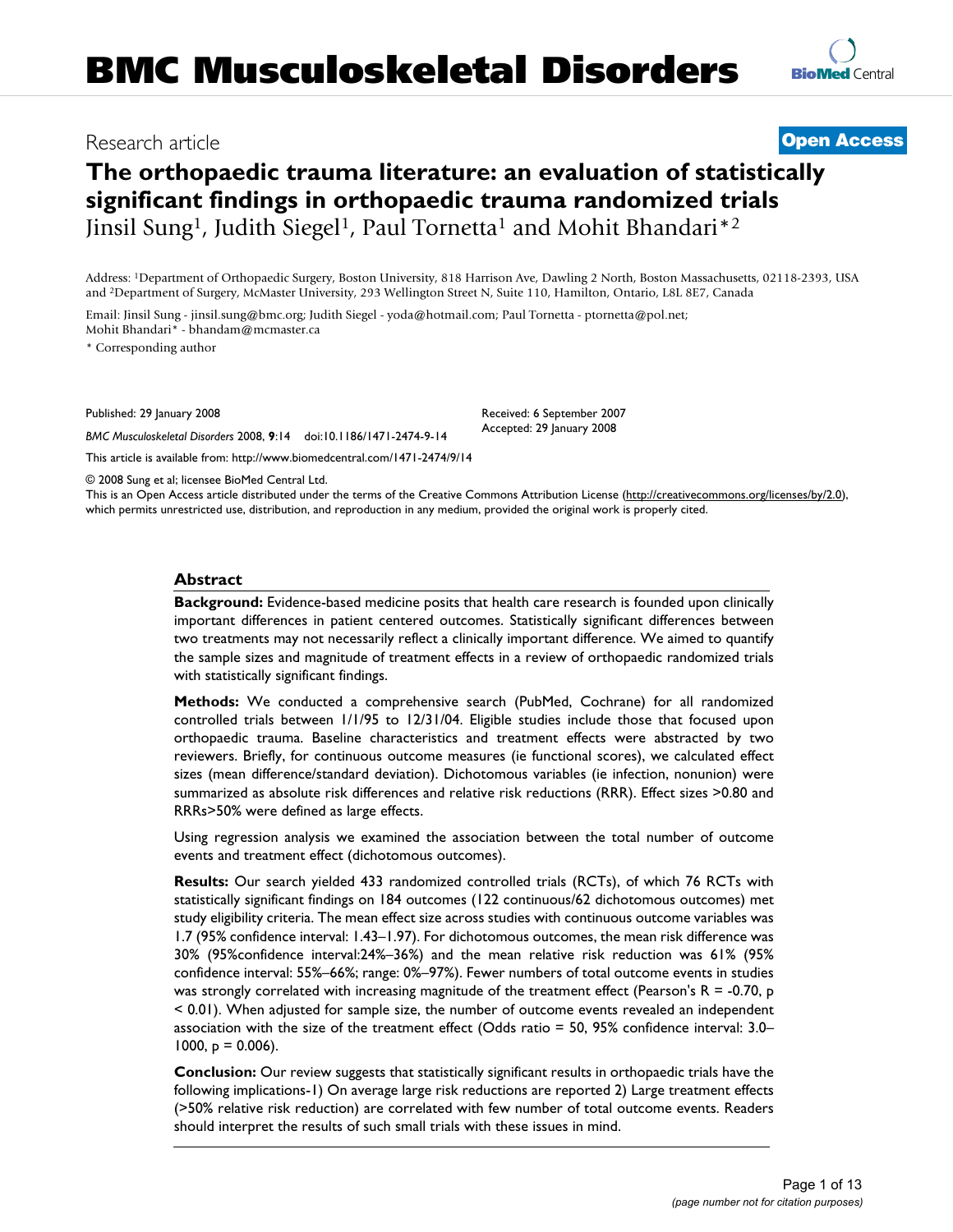# **Background**

Evidence-based medicine posits that health care research is founded upon clinically important differences in patient centered outcomes. Randomized trials continue to represent the reference standard for the comparison of surgical interventions [1-4]. Although fundamentally the most important for guiding clinical practice, few randomized trials are conducted in orthopaedic surgery. Current estimates suggest that less than 5% of the orthopaedic literature represent randomized trials [5-7]. Nevertheless, the impact of randomized trials, especially those with statistically significant findings, is large [8].

Statistically significant differences between two treatments may not necessarily reflect a clinically important difference. Although it is well known that orthopaedic studies with small sample sizes risk underpowered false negative conclusions (Beta-errors) [6,9,10], statistically significant findings in small trials can occur at the consequence of very large differences between treatments (treatment effect). It is not uncommon for randomized trials to report relative risk reductions larger than 50% when comparing one treatment with another [11-13].

Devereaux and colleagues caution the interpretation of small trials in cardiology [14]. For example, the peri-operative beta-blocker evidence suggests large treatment effects (i.e., relative risk reductions >75%) but these results are inconsistent with beneficial cardiovascular therapies established in trials with 10,000s of patients, which generally demonstrate moderate relative risk reductions in the order of 15 to 35% [14-16].

Our study had 2 objectives: 1) To determine the magnitude of treatment effects in a sample of orthopaedic randomized trials with statistically significant results and 2) to examine the association between the number of outcome events (a measure of study sample size) and the size of the treatment effect. We conducted a systematic review to identify randomized trials in orthopaedic trauma with the following hypotheses: 1) statistically significant studies would not always report large treatment effects and 2) studies with smaller sample sizes (and few outcome events) would be more likely to report larger treatment effects than those with larger sample sizes.

# **Methods**

# *Eligibility Criteria*

We included studies which met the following eligibility criteria: 1) published studies, 2) described as randomized trial, 3) involve the care of adult patients with fractures, either operative or conservative, 4) published in English and 5) contain sufficient outcomes information to calculate treatment effects for both dichotomous and continuous outcome measures. Our decision to focus upon

trauma randomized trials was based upon two factors: 1) allowing comparison with previous studies evaluating this population of trials, and 2) practicality of limiting the number of trials to a sufficiently manageable number to optimize the efficiency of study completion and research resource utilization within our Departments.

#### *Study Identification*

We conducted a comprehensive search (PubMed, Cochrane database) for all randomized controlled trials between January 1, 1995 and December 31,2004. We used the search terms "randomized controlled trial" and "fracture" and "surgery" with limits (adults 19+ years). The eligibility criteria were applied to potentially eligible study titles by two independent reviewers (JS, MB). One of the two reviewers was trained in health research methodology, while the other was an orthopaedic resident. Abstracts for those eligible study titles were retrieved by one of us. Following a second application of eligibility criteria to abstracts by independent reviewers, complete citations for those potentially eligible studies were retrieved. The methods section of each retrieved citation was reviewed by two of us to ensure all inclusion criteria were met. In addition to Medline searches, two of us performed a search of the NIH PubMed computerized database and one of us conducted a Cochrane Database search. For both searches, we used "fractures" and "randomized trials" as keywords.

Additional strategies to identify relevant citations included: 1) hand searches of the table of contents over the past 5 years of the Journal of Orthopaedic Trauma, Journal of Trauma, Clinical Orthopaedics and Related Research and Acta Orthopaedica Scandinavica, 2) review of the reference lists of eligible (included) studies to identify other potentially eligible studies, and 3) content experts' (traumatologist) review of the list of eligible studies to identify any missing studies.

#### *Characteristics of Eligible Studies*

Two reviewers independently abstracted general characteristics of each eligible study. These included, first author (surgeon/non-surgeon), geographic location, category of intervention, body region of focus (upper extremity, lower extremity, spine), number of participating centres, and funding (yes/no).

# *Determination of Treatment Effects and Outcome Events*

For dichotomous outcome measures (ie re-operation, infection), we calculated relative risks as percent (%) reoperation intervention group divided by percent (%) reoperation in comparison group. For ease of interpretation we converted relative risks to relative risk reductions [(1- Relative Risk)  $\times$  100]. We also calculated absolute risk differences. A relative risk reduction of 50% was interpreted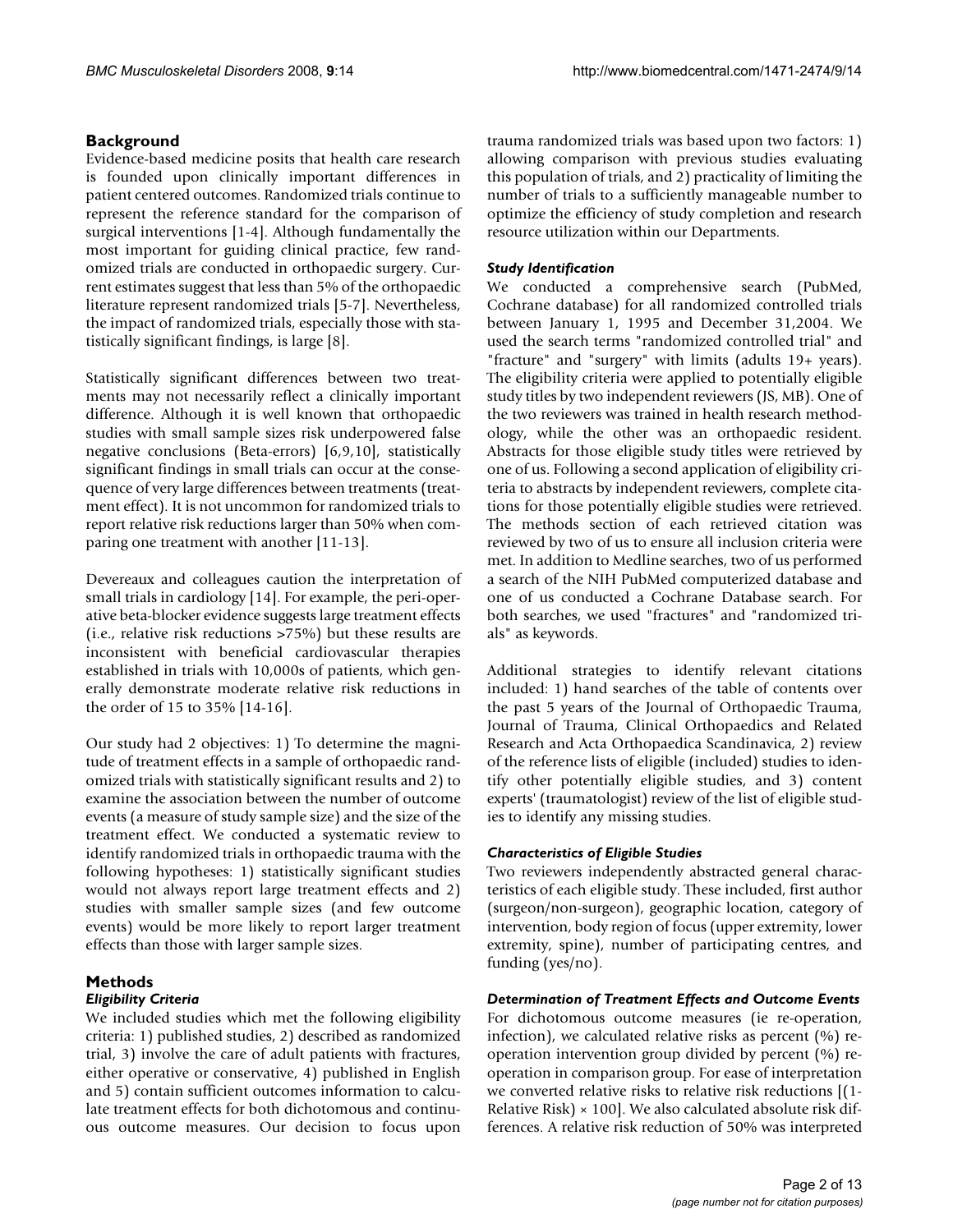as Experiment treatment reduced the risk of an adverse outcome event by 50% compared to a control (comparison treatment).

For continuous outcome measures (ie functional scores) we calculated an effect size as described by Cohen [17]. 'Effect Size' is simply a way of quantifying the effectiveness of a particular intervention, relative to some comparison. It is easy to calculate, readily understood and can be applied to any measured outcome in surgical trials. It is the standardized mean difference between the two groups. We used the following formula for its calculation:

#### Effect Size  $=$  [Mean of experimental group]-[Mean of Comparison group] Pooled Standard Deviation

For example, an effect size of 0.8 means that the score of the average person in the experimental group exceeds the scores of 79% of the comparison group. Cohen describes an effect size of 0.2 as 'small' and gives to illustrate it the example that the difference between the heights of 15 year old and 16 year old girls in the US corresponds to an effect of this size. An effect size of 0.5 is described as 'medium' and is 'large enough to be visible to the naked eye'. A 0.5 effect size corresponds to the difference between the heights of 14 year old and 18 year old girls. Cohen describes an effect size of 0.8 as 'grossly perceptible and therefore large' and equates it to the difference between the heights of 13 year old and 18 year old girls [17]. For each study, we documented outcomes measured deemed primary by the study authors. In cases in which primary outcomes were not specified by authors, two of us (trained orthopaeidic surgeons) made judgments about the key outcomes based upon the study interventions.

# *Assessing Reviewer Agreement*

Agreement in the application of study eligibility criteria, identification of study outcomes and study results (positive or negative) was quantified with the Kappa statistic with quadratic weighting. The kappa statistic, a measure of the agreement between two or more individuals beyond chance, provided a measure of agreement among reviewers for titles, abstracts and methods sections of potentially relevant. In the context of inter-observer agreement studies, Fleiss and Donner provide persuasive arguments favoring the use of this statistic over other measures of agreement that have been proposed [18,19].

# *Data Analysis*

We presented descriptive statistics about continuous variables with means, standard deviations and dichotomous variables as proportions. We calculated relative risks and 95% confidence intervals to describe treatment effects and compared relative risks in studies with few and many events with tests for interaction. Logistic regression provided methods for estimating the extent of association between the total number of events (ie, endpoints driving termination) in the trial and the calculated treatment effect. We categorized the number of outcome events as follows: 1) 0–25 events, 2) 26–50 events, 3) 51–75 events, and 4) 76–100 events. We also categorized studies as having a relative risk reduction as follows: 1) <50% and 2)>50%. We expressed any associations using odds ratios (ORs) and associated 95% confidence intervals (CIs). Analyses were performed using SPSS version 13.0. We conducted a correlation analysis of the number of outcome events against the treatment effect with a Pearson's R. We considered  $P < 0.05$  as the level of statistical significance for all comparisons. All tests were two- tailed.

# **Results**

# *Literature Search*

We identified 433 potentially relevant study titles from the MEDLINE database search. (Figure 1). Application of the study eligibility criteria eliminated 171 titles, leaving 262 for further consideration (Table 1). Following complete review of 262 study abstracts, 94 were excluded, leaving 168 papers. In total, 168 studies appeared potentially eligible from study title and abstract alone and full manuscripts were retrieved for a detailed review. Agreement in the application of eligibility criteria to study titles and abstracts was substantial (Kappa = 0.80, 95% confidence interval: 0.74–0.86). Application of the eligibility criteria to the complete manuscripts of 168 trials eliminated 92 studies (Table 1). Thus, 76 papers that met all *apriori* eligibility criteria were included in the analyses (**Appendix**).

# *Study Characteristics*

The 76 eligible trials were published across 9 different journals (Table 2). The majority of studies were published in Journal of Orthopaedic Trauma (21%), JBJS-British (18%), and JBJS-American (13%). Most of the studies were conducted in Europe (58%) followed by North America (32%) (Table 3). Seventy-three (96%) of the first authors were surgeons and the majority of studies were single center initiatives (83%). Funding for the conduct of the trial was reported in 17 studies (22%). A total of 9757 patients were randomized in the 76 trials. Moreover, study sample sizes ranged from 10 to 424 patients (mean  $= 77$  patients, st.dev  $= 69$ ).

# *Treatment Effects*

We identified 62 dichotomous outcomes across our sample of 76 studies (Table 4). The mean sample size in studies that reported dichotomous outcomes was  $81.2 \pm 61.4$ patients (median 55 patients) with a minimum 14 patients to a maximum 250 patients. For dichotomous outcomes, the mean risk difference was 30% (95%confidence interval:24%–36%; range 2%–138%). The treatment effects (relative risks) averaged 0.39 (95%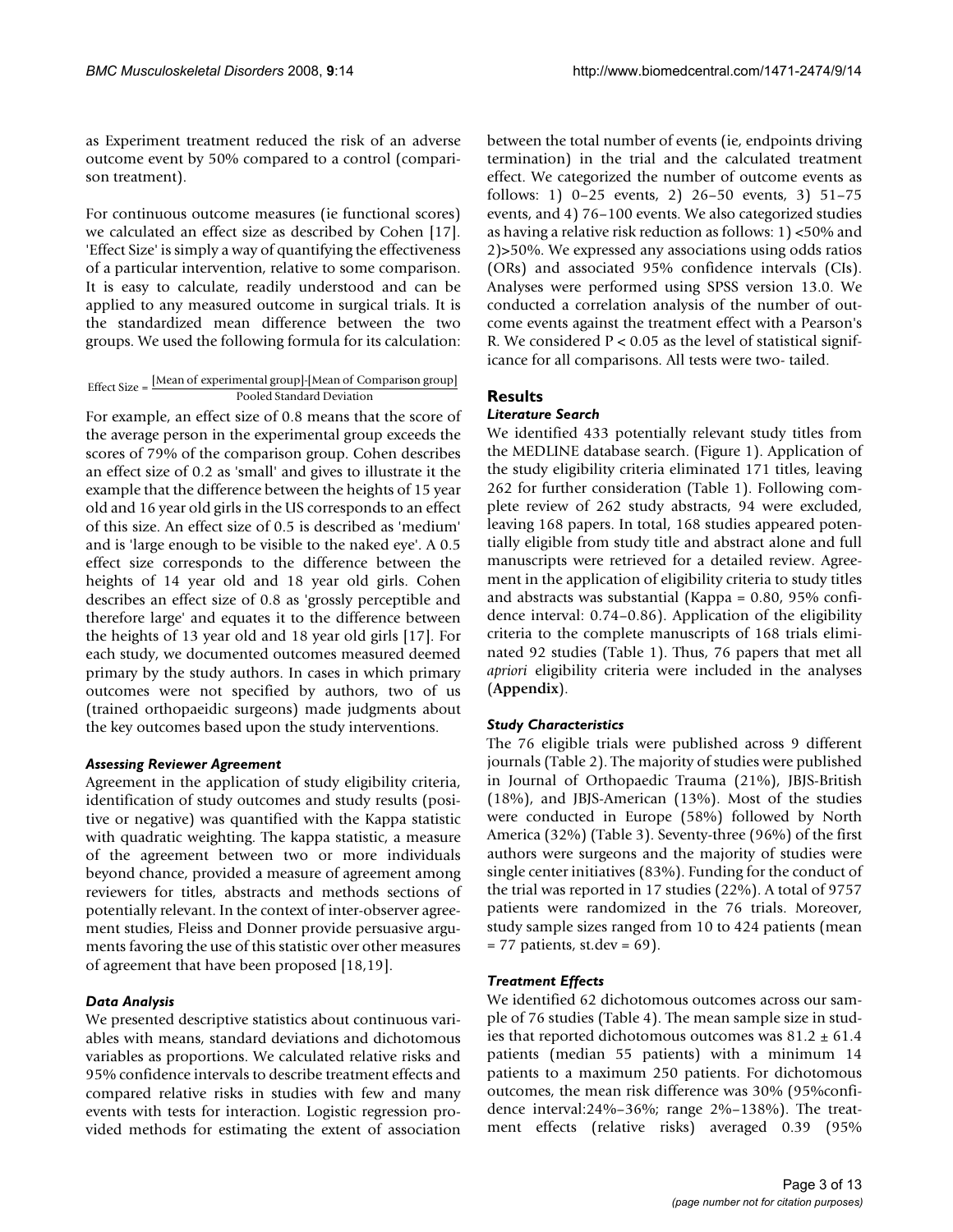| Table 1: Reasons for Study Exclusion (N = 96 excluded) from Full Manuscript Review |  |  |  |
|------------------------------------------------------------------------------------|--|--|--|
|------------------------------------------------------------------------------------|--|--|--|

| Reason for Exclusion                                                             |                 |  |  |
|----------------------------------------------------------------------------------|-----------------|--|--|
| I. Reasons for Study Exclusion ( $N = 171$ excluded) from Title Review           |                 |  |  |
| Medical Interventions                                                            | 50              |  |  |
| Anesthesia Papers                                                                | 46              |  |  |
| OMFS/ENT/Ophthalmology/Dental                                                    | 22              |  |  |
| Rehabilitation Paper                                                             | $\overline{13}$ |  |  |
| <b>DVT Papers</b>                                                                | ь               |  |  |
| Antibiotic Papers                                                                | ь               |  |  |
| <b>Nutrition Papers</b>                                                          |                 |  |  |
| Miscellaneous                                                                    | 34              |  |  |
| II. Reasons for Study Exclusion ( $N = 92$ excluded) from Full Manuscript Review |                 |  |  |
| No data available                                                                | 36              |  |  |
| Non-English Journal                                                              | 24              |  |  |
| Insufficient Data to Calculate Effect Sizes                                      | 16              |  |  |
| Journal Unobtainable                                                             | ь               |  |  |
| Not Statistically Significant Data                                               |                 |  |  |
| Medical Interventions                                                            |                 |  |  |
| Non trauma Spine                                                                 |                 |  |  |
| Non trauma Sports                                                                |                 |  |  |
| Rehabilitation Paper                                                             |                 |  |  |
| Retrospective Paper                                                              |                 |  |  |

confidence interval: 0.33–0.45; range: 0.03–1.0). This translated to a mean observed relative risk reduction of 61% (95% confidence interval: 55%–66%; range: 0%– 97%). Thus, the average study reported large reductions (>50% relative risk reduction) in the risk of an adverse outcome event versus a comparative treatment; however, almost 1 in 2 study outcomes (47%) had RRRs<50%, and over 1 in 5 (23%) had RRRs<20%.

We identified 122 continuous outcomes across our sample of 76 studies (Table 4). The mean sample size in studies reporting continuous outcomes was  $70 \pm 69$  patients (median = 50 patients) with a minimum 10 patients and a maximum 424 patients. The absolute mean difference between treatments was 81.2 (95% confidence interval:



**Figure 1** Literature search.

49.2–113.2). The effect size averaged 1.7 (95% confidence interval: 1.43–1.97). Eighty four outcomes reported (69%) large effect sizes (ES>0.80).

# *Association between Treatment Effect and the Number of Outcome Events*

The mean number of outcome events (Treatment group + Comparison Group) across studies with dichotomous outcomes was  $24 \pm 21$  (median = 17). The total number of outcome events ranged from 1 event to 90 events. Fewer numbers of total outcome events in studies was strongly correlated with increasing magnitude of the treatment effect (Pearson's  $R = -0.70$ ,  $p < 0.01$ ) (Figure 2). The relative risk reduction decreased as the number of outcome events increased from 0–25 events to 75–100 events (Rel. Risk Red =  $73\%$  vs 16%, respectively, P < 0.01) (Table 5) (Figure 3). In the logistic regression analysis, fewer than 50 outcome events was significantly associated with a relative risk reduction greater than 50% (Odds ratio  $= 21, 95\%$  confidence interval: 2.1–200, p = 0.0–09). When adjusted for sample size, the number of outcome events continued to show independent association with the size of the treatment effect (Odds ratio = 50, 95% confidence interval:  $3.0-1000$ ,  $p = 0.006$ ). The number of outcome events explained 32% of the variance in the regression model. In the 6 studies with greater than 50 total outcome events, 5 studies had modest to small relative risk reductions range (3%–33%).

# **Discussion**

Our review of trials with statistically significant findings in orthopaedic trauma suggests the following: 1) trials have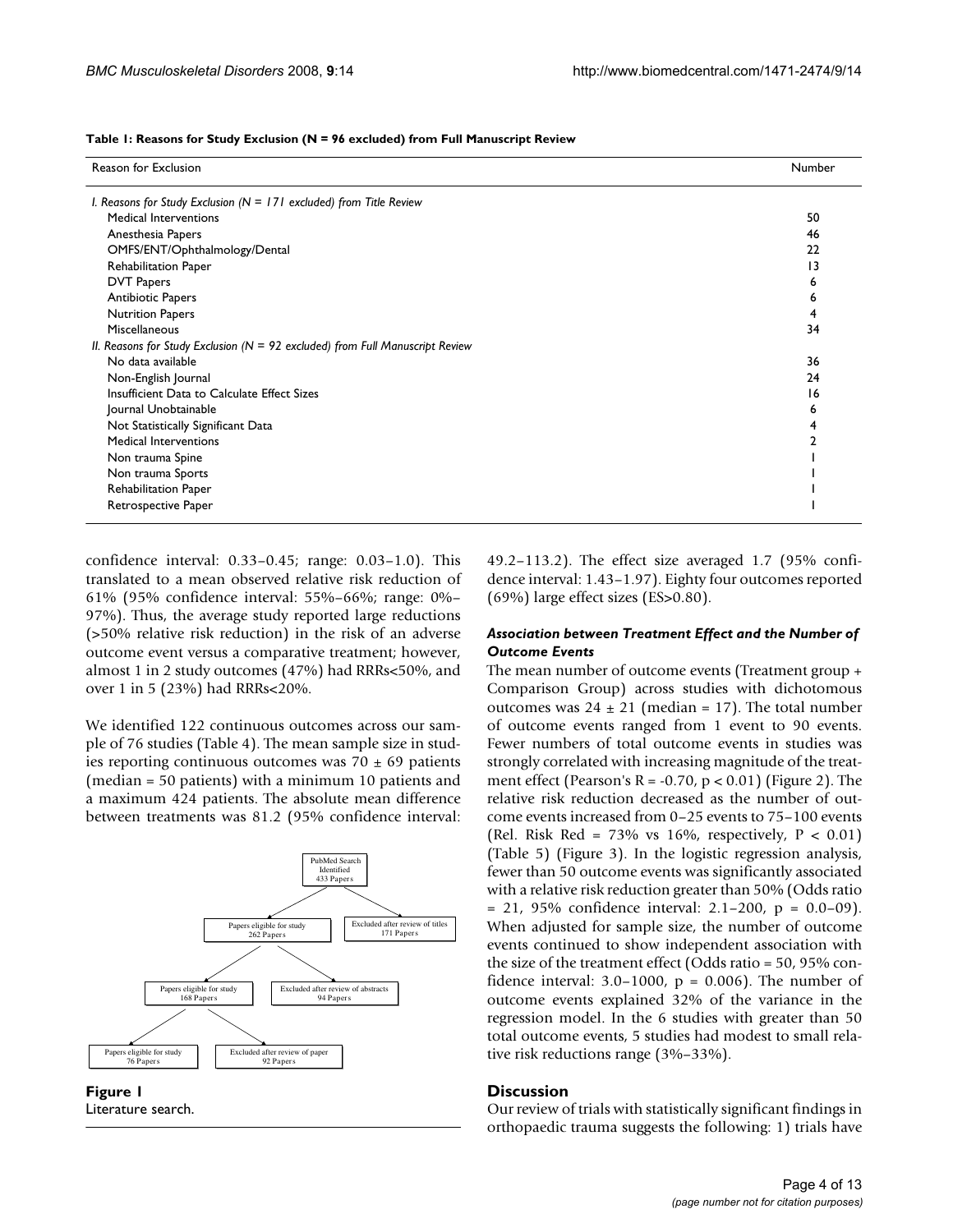#### **Table 2: Literature Search – Journals for 76 Included Articles**

| Journal Title                                       | # of Articles |  |  |
|-----------------------------------------------------|---------------|--|--|
|                                                     |               |  |  |
| Acta Orthopaedica Scandinavica                      | 8             |  |  |
| Journal of Bone and Joint Surgery - British Volume  | 14            |  |  |
| Clinical Orthopaedics and Related Research          | q             |  |  |
| <b>Injury</b>                                       |               |  |  |
| Journal of Bone and Joint Surgery - American Volume | 10            |  |  |
| Journal of Orthopaedic Trauma                       | 16            |  |  |
| Journal of Trauma                                   | 8             |  |  |
| Journal of Hand Surgery - British Volume            |               |  |  |
| Foot and Ankle International                        |               |  |  |
| Total                                               | 76            |  |  |

small sample sizes 2) average treatment effects are large and 3) large treatment effects (>50% relative risk reduction) correlated with fewer number of total outcome events. Readers should interpret the results of such small studies with few events with caution.

#### *Strengths and Limitations*

Our study is strengthened by a comprehensive literature review including hand searches of major orthopaedic journal, careful study methodology and duplicate data abstraction. Our search strategy, although comprehensive may have missed studies related to fracture care due to errors in study indexing in Medline or those articles not indexed in PubMED. Our decision to identify only trials relating to orthopaedic trauma for pragmatic reasons limits our generalizability beyond this subspecialty. However, it remains plausible that the associations we observed are consistent throughout the orthopaedic literature in both English and Non-English trials. The lack of reporting of sufficient data to calculate treatment effect size for those studies with continuous outcome variables was another limitation. Fifty-two studies were excluded for this reason. We realize that excluding so many studies is a limitation. However, review of these studies suggests that they were similar in sample size, geographic location, funding status and number of centers to our included studies.

#### *Relevant Literature Review*

Whereas statistical significance means the likelihood that the difference found between groups could have occurred by chance alone, effect-sizes provide an estimate of the size of the treatment effect. Effect sizes are important because they facilitate the comparison of treatment effects across different studies. In most clinical trials, a result is statistically significant if the difference between groups could have occurred by chance alone in less than 1 time in 20 (i.e. less than 5% probability, p < 0.05). A trivial difference can have a low p value (i.e. much less than  $p < 0.05$ ) if the sample size of the study is large. For example, a large trial ( $N = 7601$  patients) comparing the use effects of the angiotensin receptor blocker candesartan on cardiovascular outccomes reported a significant reduction in the development of atrial fibrillation with candesartan versus placebo ( $p = 0.048$ ); however, the actual difference was 1.19% (6.74% vs 5.55%, respectively) [20].

The findings reported in some biomechanical studies should also be interpreted cautiously. For example, a biomechanical study that compared the compression effect of the 7.0-AO screw and the 6.5 mm Ideal Compression Screw (I.CO.S.) screw in an in vitro subtalar arthodesis model. The authors reported that the AO screw led to a significantly increased mean contact force  $(p < 0.05)$ ; however, this increase was  $7.6$  N – the clinical significance of which is completely uncertain [21].

Clinical significance is a matter of judgment. However, clinically significant findings imply that the difference between treatment groups are large enough to be important to patients. We can argue that an absolute difference of 1.19% is not a clinically important difference. Alternatively, a study of 50 patients reporting a 20% (10/25, 40% vs  $5/25$ ,  $20\%$ ,  $p = 0.12$ ) absolute difference in atrial fibrillation rates between candesartan and placebo groups may be more compelling for clinical practice. However, the difference may not reach statistical significance.

There have been no studies in the surgical literature evaluating the association of treatment effect magnitudes and number of outcome events. However, investigators have examined inflated treatment effects in large medical trials stopped early for benefit at an early interim analysis [16]. For example, a trial that aimed to recruit 1000 patients may be terminated early if an interim analysis of 100 patients shows a very large benefit of the treatment over a comparison (ie relative risk reduction >50%). The decision to terminate a trial before it reaches its preplanned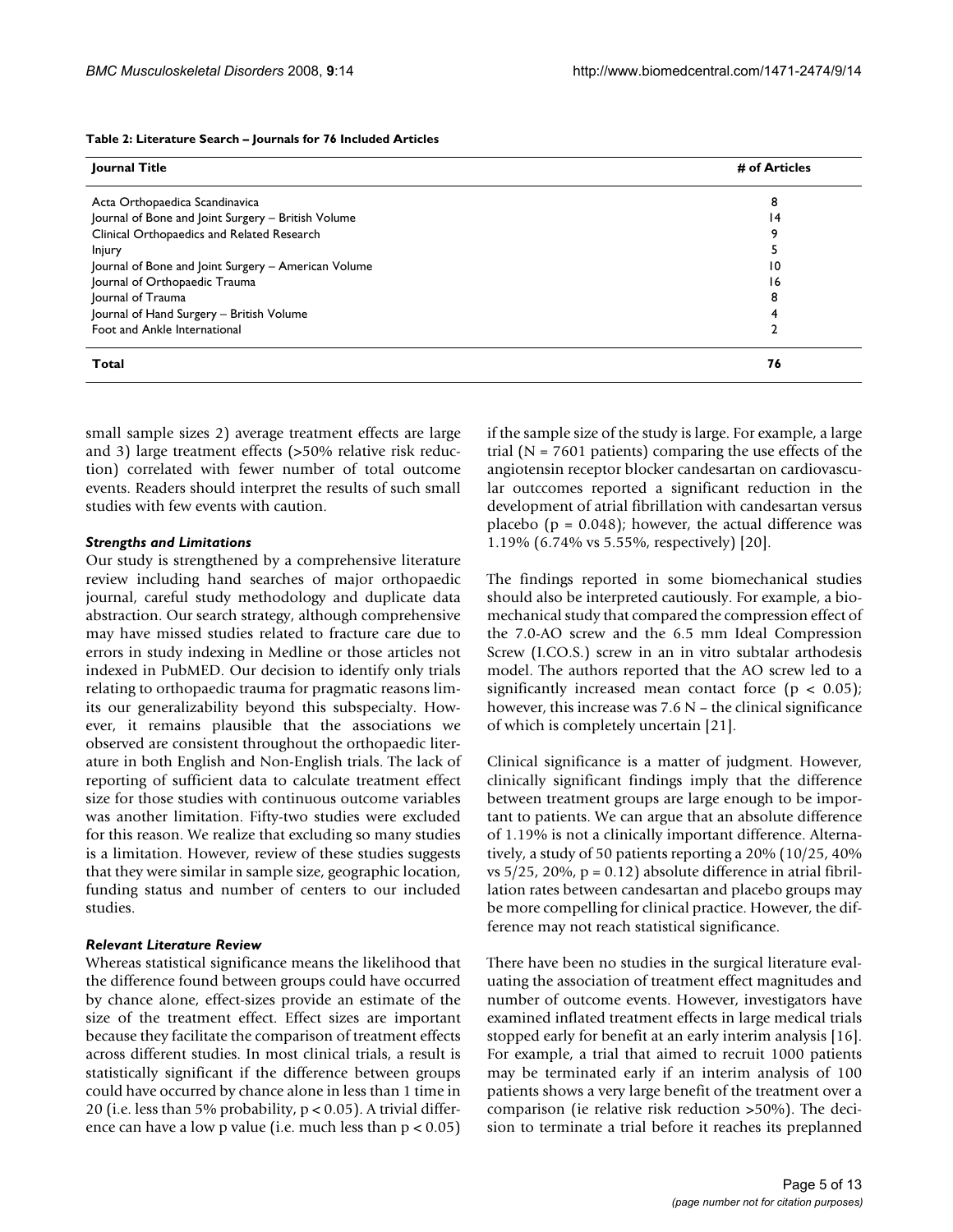|    | Characteristics                | No. of<br><b>Studies</b><br>(Percent) | JOT   | JBJS-<br>Am | IBIS-<br>Br | <b>CORR</b> | Acta Orth.<br>Scand | Journal of<br>Trauma | <b>Injury</b> | Foot and<br>Ankle<br>Internat. | Journal<br>Hand-Br. |
|----|--------------------------------|---------------------------------------|-------|-------------|-------------|-------------|---------------------|----------------------|---------------|--------------------------------|---------------------|
| Ι. | First Author:                  |                                       |       |             |             |             |                     |                      |               |                                |                     |
|    | Surgeon:                       | 73/76<br>(96.0%)                      | 15/16 | 10/10       | 13/14       | 8/9         | 8/8                 | 8/8                  | 5/5           | 2/2                            | 4/4                 |
|    | Non-Surgeon:                   | 3/76 (4%)                             | 1/16  | 0/10        | 1/14        | 1/9         | 0/8                 | 0/8                  | 0/5           | 0/2                            | 0/4                 |
|    | Epidemiologist:                | $0(0\%)$                              | 0/16  | 0/10        | 0/14        | 0/9         | 0/8                 | 0/8                  | 0/5           | 0/2                            | 0/4                 |
| 2. | Epidemiology Affiliation:      |                                       |       |             |             |             |                     |                      |               |                                |                     |
|    | Yes:                           | 16/76<br>(21.0%)                      | 0/16  | 2/10        | 10/14       | 0/9         | 1/8                 | 3/8                  | 0/5           | 0/2                            | 0/4                 |
|    | No:                            | 60/76<br>(78.9%)                      | 16/16 | 8/10        | 4/14        | 9/9         | 7/8                 | 5/8                  | 5/5           | 2/2                            | 4/4                 |
| 3. | Geographical Location:         |                                       |       |             |             |             |                     |                      |               |                                |                     |
|    | North America:                 | 24/76 (32%)                           | 9/16  | 6/10        | 1/14        | 5/9         | 0/8                 | 2/8                  | 0/5           | 1/2                            | 0/4                 |
|    | Europe (includes<br>England):  | 44/76 (58%)                           | 7/16  | 4/10        | 10/14       | 4/9         | 8/8                 | 2/8                  | 4/5           | 1/2                            | 4/4                 |
|    | Australia or New<br>Zealand:   | $1/76$ (1.%)                          | 0/16  | 0/10        | 1/14        | 0/9         | 0/8                 | 0/8                  | 0/5           | 0/2                            | 0/4                 |
|    | Asia:                          | 6/76 (8%)                             | 0/16  | 0/10        | 2/14        | 0/9         | 0/8                 | 3/8                  | 1/5           | 0/2                            | 0/4                 |
|    | Israel:                        | $1/76$ (1%)                           | 0/16  | 0/10        | 0/14        | 0/9         | 0/8                 | 1/8                  | 0/5           | 0/2                            | 0/4                 |
| 4. | Category of<br>Intervention:   |                                       |       |             |             |             |                     |                      |               |                                |                     |
|    | Fracture Treatment:            | 70/76<br>(92.1%)                      | 16/16 | 9/10        | 12/14       | 8/9         | 7/8                 | 7/8                  | 5/5           | 2/2                            | 4/4                 |
|    | Other Treatment:               | 5/76 (6.6%)                           | 0/16  | 1/10        | 1/14        | 1/9         | 1/8                 | 1/8                  | 0/5           | 0/2                            | 0/4                 |
|    | Vascular Treatment:            | $1/76$ (1.3%)                         | 0/16  | 0/10        | 1/14        | 0/9         | 0/8                 | 0/8                  | 0/5           | 0/2                            | 0/4                 |
| 5. | Region of Body:                |                                       |       |             |             |             |                     |                      |               |                                |                     |
|    | <b>Upper Extremities:</b>      | 16/76<br>(21.0%)                      | 2/16  | 5/10        | 2/14        | 0/9         | 0/8                 | 1/8                  | 2/5           | 0/2                            | 4/4                 |
|    | Lower Extremity<br>Long Bones: | 23/76<br>(30.3%)                      | 9/16  | 1/10        | 4/14        | 2/9         | 1/8                 | 5/8                  | 1/5           | 0/2                            | 0/4                 |
|    | Spine:                         | $2/76$ $(2.6%)$                       | 0/16  | 1/10        | 0/14        | 1/9         | 0/8                 | 0/8                  | 0/5           | 0/2                            | 0/4                 |
|    | Hip:                           | 28/76<br>(36.8%)                      | 4/16  | 2/10        | 6/14        | 6/9         | 6/8                 | 2/8                  | 2/5           | 0/2                            | 0/4                 |
|    | Foot and Ankle                 | 4/76 (5.3%)                           | 0/16  | 1/10        | 0/14        | 0/9         | 1/8                 | 0/8                  | 0/5           | 2/2                            | 0/4                 |
|    | Knee:                          | $2/76$ (2.6%)                         | 1/16  | 0/10        | 1/14        | 0/9         | 0/8                 | 0/8                  | 0/5           | 0/2                            | 0/4                 |
|    | Upper and Lower<br>Extremity:  | $1/76$ (1.3%)                         | 0/16  | 0/10        | 1/14        | 0/9         | 0/8                 | 0/8                  | 0/5           | 0/2                            | 0/4                 |
|    | 6. Single or Multicentred:     |                                       |       |             |             |             |                     |                      |               |                                |                     |
|    | Single:                        | 63/76 (83%)                           | 15/16 | 6/10        | 13/14       | 6/9         | 5/8                 | 8/8                  | 5/5           | 2/2                            | 3/4                 |
|    | Multicentred:                  | 13/76 (17%)                           | 1/16  | 4/10        | 1/14        | 3/9         | 3/8                 | $0/8$                | 0/5           | 0/2                            | 1/4                 |
|    | 7. Funding:                    |                                       |       |             |             |             |                     |                      |               |                                |                     |
|    | Yes:                           | 17/76 (22%)                           | 2/16  | 4/10        | 4/14        | 2/9         | 4/8                 | 0/8                  | 0/5           | 0/2                            | 1/4                 |
|    | No:                            | 27/76 (36%)                           | 10/16 | 4/10        | 10/14       | 1/9         | 0/8                 | 0/8                  | 1/5           | 0/2                            | 1/4                 |
|    | Unknown:                       | 32/76 (42%)                           | 4/16  | 2/10        | 0/14        | 6/9         | 4/8                 | 8/8                  | 4/5           | $2/2$                          | 2/4                 |

#### **Table 3: Characteristics of the Eligible Trials (N = 76 Trials)**

\* JBJS = Journal of Bone and Joint Surgery, JOT = Journal of Orthopaedic Trauma; CORR = Clinical Orthopaedics and Related Research

sample size is based upon apriori statistical stopping rules (threshold of a p value is reached). If we extrapolate this to orthopaedic surgical trials, we can conceptualize these small trials (mean = 80 patients) with large treatment effects (relative risk reductions of >66%) as trials that were essentially "stopped early". In doing so, the same play of chance positive findings can be extrapolated to this literature. Moreover, implications of stopped early trials can be explored from previous reports in the medical literature.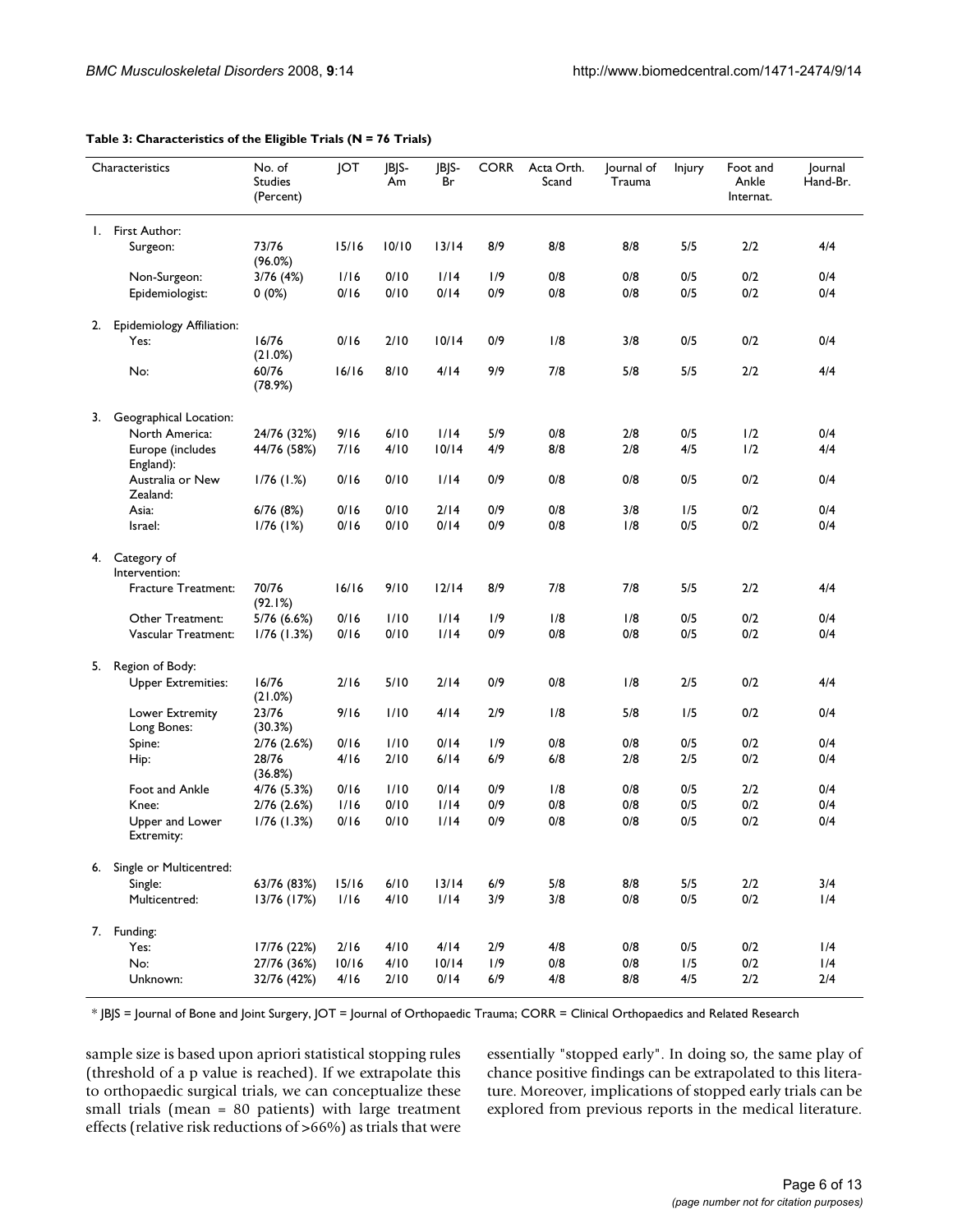Several important lessons about early stopping of trials with large treatment effects exist in the literature [15,16]. For example, the preliminary results of the twelfth Medical Research Council acute myeloid leukemia trial ultimately revealed no evidence of a survival advantage for five courses of therapy compared to four courses in a randomized comparison involving 1078 patients (hazard ratio 1.09, 95% confidence interval [CI] 0.87–1.37,  $p =$ 0.4) [15]. However, large benefits of the 5 course therapy (53% and 45% reductions in the odds of death) in early interim analyses of fewer patients recruited were fortunately dismissed as "too good to be true" and implausible. The ultimate large trial prevented the wide adoption of a non-beneficial therapy with potential harms of more chemotherapy.

Another poignant example of the pitfalls of small trials and large effects is derived from Cardiology – the case of magnesium in acute myocardial infarction [22,23]. When initial small trials have claimed remarkably large benefits, subsequent trials typically demonstrated much more modest. For example, a meta-analysis of RCTs of magnesium in acute myocardial infarction demonstrated a statistically significant  $(P < 0.001) > 50\%$  reduction in death with approximately 1,500 patients randomized [20]. However, the subsequent RCT of approximately 60,000 patients showed no benefit; in fact there was a trend toward excess mortality with magnesium (*P* = 0.07) [23]. Devereaux and colleagues argue that cardiovascular thera-

#### **Table 4: Outcome Measures Reported in 76 Trials**

**Continuous**

Functional/Clinical Score OR time/Surgical time/Fluoroscopy time Blood loss Grip strength/Power Time to Union Range of Motion Radiographic Results/Scores Days in hospital Load to failure

#### **Dichotomous**

General complications Reoperation Failure Nonunion/Union/Malunion Pain Infection **Mortality** Need for transfusion Segmental Collapse/Avascular Necrosis Parasthesia Return to preinjured state Return to work

pies rarely demonstrate relative risk reductions greater than 35%, because cardiovascular therapies usually only target a limited number of the multitude of pathogenic mechanisms underlying cardiovascular diseases, as is the case with peri-operative beta-blockers [24].

Take, for example, the RCT evaluating the efficacy of bisoprolol (Beta-blocker) in patients with a positive dobutamine echocardiography result and undergoing elective vascular surgery [25]. The trial was stopped when investigators had enrolled 112 patients of the pre-planned 266 patients. The relative risk reduction for the primary outcome (cardiac death or nonfatal myocardial infarction) was 91% (95% CI, 63%–98%). This very large treatment effect is implausible given that the authors anticipated a less beneficial effect of this drug. In fact, a subsequent trial of larger sample size and greater outcome events (496 patients) undergoing vascular surgery that reported no significant effect of Beta-blockers on cardiac death or nonfatal myocardial infarction [26].

Montori and colleagues recently conducted a systematic review to identify randomized trials stopped early for benefit [16]. Of 143 trials stopped early for benefit, the majority (92) were published in high-impact medical journals (New England Medical Journal, Journal of the American Medical Association, Annals of Internal Medicine). On average, trials recruited 63% of the planned sample and stopped after when a median of 66 total outcome events (experimental + control). The median relative risk reduction among truncated trials was 47%. Trials with fewer events yielded greater treatment effects (odds ratio, 28; 95% confidence interval, 11–73).

# *Importance of Our Findings*

If one accepts that our sample of orthopaedic randomized trials represents small trials with implausibly large benefits, then our findings are interesting and the implications of our study highly relevant and important. The average study in our review had a sample size of 81 patients but reported a large beneficial treatment effect (61% relative risk reduction). Surgeons should consider the plausibility of the magnitude of the treatment effect because chance effects do occur and happen more frequently than many of us realize [15]. Statistical simulation studies have shown that RCTs can overestimate the magnitude of the treatment effect depending on the timing (ie, the fraction of the total planned sample size or expected number of events) of the decision to stop [27].

Indirect evidence for the implausibility of treatment effects reported in small orthopaedic trauma trials with large reported treatment benefits is available. For example, early small randomized trials (sample sizes 48–141) comparing reamed versus non-reamed intramedullary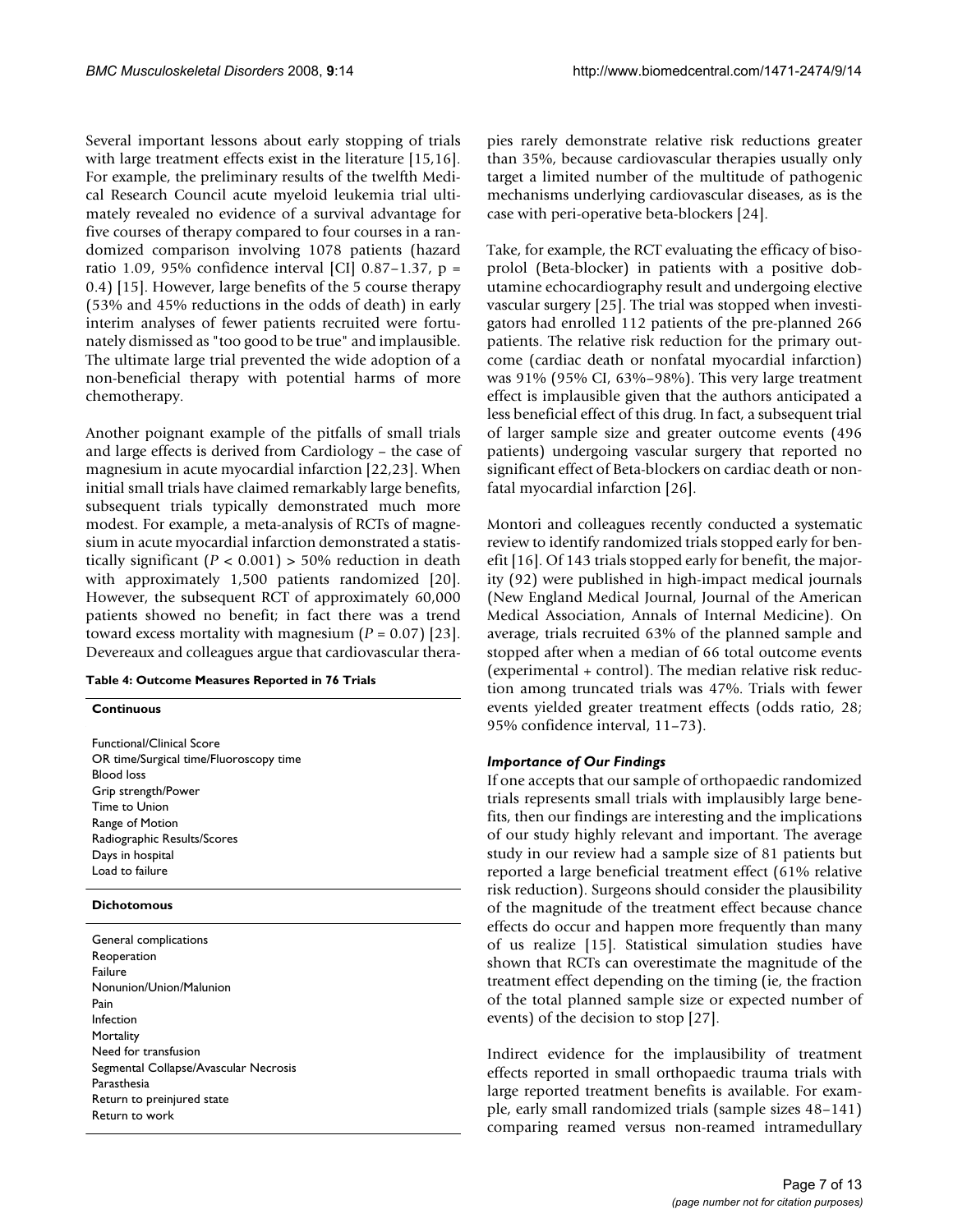| Number Outcome Events | No. Studies | Relative Risk* Reduction | 95% confidence Interval | P Value     |
|-----------------------|-------------|--------------------------|-------------------------|-------------|
| $0 - 25$              | 29          | 73%                      | 67%-79%                 | $P = 0.007$ |
| 25–50                 | 15          | 59%                      | 50%-67%                 |             |
| $51 - 75$             | 4           | 33%                      | 15%-50%                 | $P = 0.005$ |
| 75-100                | 2           | 16%                      | $0.01\% - 41\%$         | $P = 0.20$  |

**Table 5: Treatment Effects and Outcome Events for Dichotomous Variables**

\* Represented as the mean relative risk reduction across studies

nailing identified relative risk reductions in nonunion with reamed nailing of 54% (but as high as 79%) [27]. If surgeons truly believed that reamed nails could reduce the risk of an important adverse event by over 50%, surely every surgeon would have adopted this relatively simple strategy [28]. However, surveys of surgeons conducted years after the conduct of these trials found that 42% of surgeons continued to use the non-reamed nail [29]. It remains plausible, then, that the surgical community believed that 54% risk reductions were "implausibly" high.

In another example, pooled analyses small randomized trials have reported large reductions in the risk of reoperation (74%) with plates compared to intramedullary nails in the treatment of humeral shaft fractures [30-32]. Again, if practicing surgeons believed these trials, they would abandon the use of nails. This is not so. The continued use of intramedullary nails for humeral shaft fractures suggests, at least in part, possible skepticism with small trials with large treatment effects.



Figure 3 Total Number of Events Versus Treatment Effect.

#### *Recommendations*

Authors should cautiously interpret the positive findings of studies when sample sizes of the study are small and the total number of outcome events are few. As the number of outcome events increases, surgeons should have increasingly greater confidence in the reported magnitude of the treatment effect. For example, a trial claiming that reamed intramedullary tibial nails reduce the risk of revision surgery by 50% in 1000 patients with 200 outcome events is less likely influenced by the random chance than a similar study of 100 patients with 20 outcome events.

Wright and Gebhardt call for specialty orthopaedic societies to take action towards the conduct of multicenter ran-



#### **Figure 2**

**Scatter plot of Total Number of Events Versus Relative Risk Reduction**. Regression lines with 95% confidence interval is presented. Total Number of Events =  $62 -$ 0.59(Relative Risk Reduction).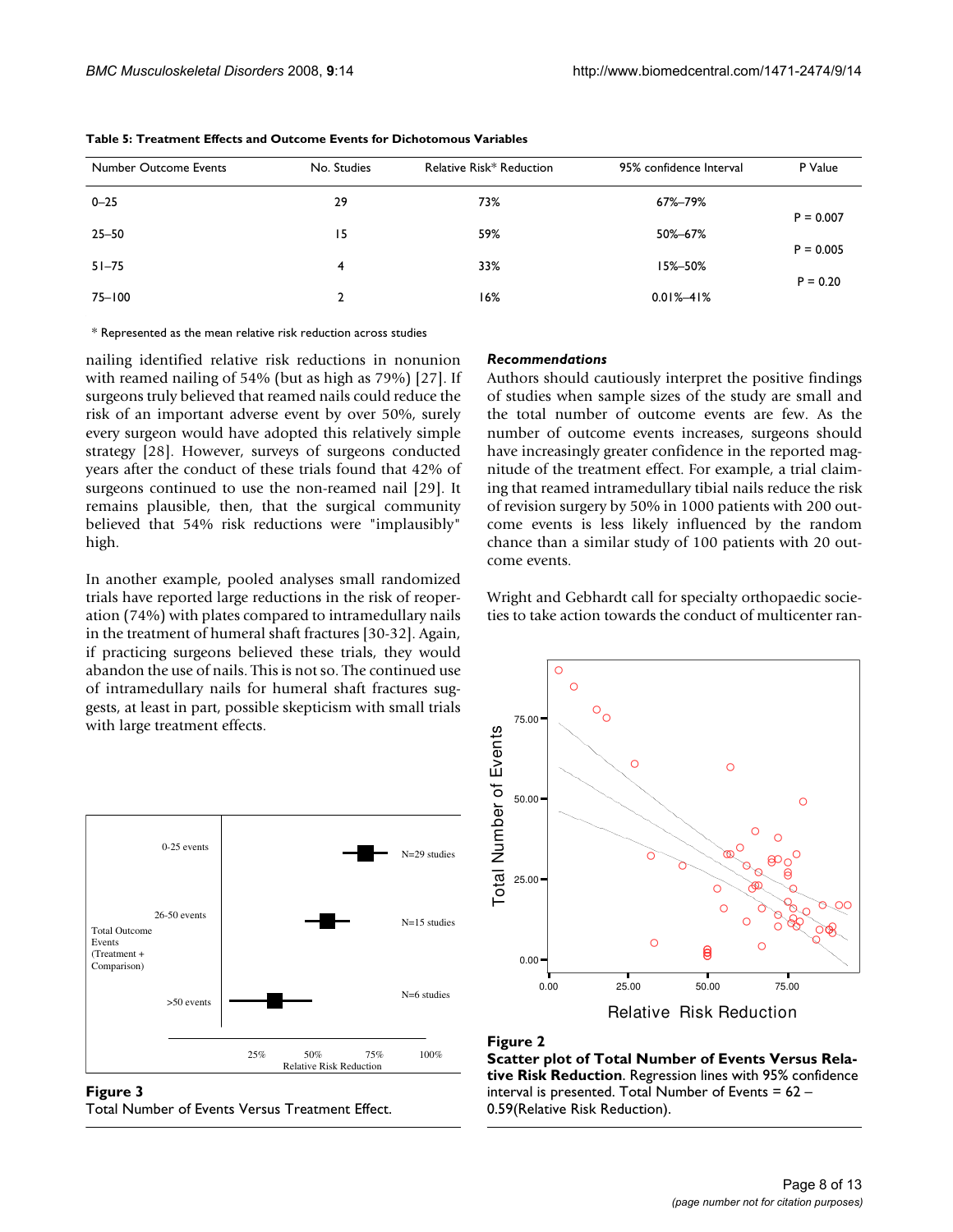domized trials [33]. Single center initiatives will rarely be sufficient to enroll sufficiently large numbers of patients efficiently.

# **Conclusion**

Our review suggests that statistically significant results in orthopaedic trials have the following implications-1) On average large risk reductions are reported 2) Large treatment effects (>50% relative risk reduction) are correlated with few number of total outcome events. Readers should interpret the results of such small trials with these issues in mind.

# **Appendix: list of 76 included RCTs**

Adolfsson L, Lindau T, Arner M: **Acutrak screw fixation versus cast immobilisation for undisplaced scaphoid waist fractures**. *J Hand Surg Br* 2001 Jun, **26(3)**:192-5.

Ahrengart L, Tornkvist H, Fornander P, Thorngren KG, Pasanen L, Wahlstrom P, Honkonen S, Lindgren U: **A randomized study of the compression hip screw and Gamma nail in 426 fractures**. *Clin Orthop* 2002 Aug, **(401)**:209-22.

Baumgaertner MR, Curtin SL, Lindskog DM: **Intramedullary versus extramedullary fixation for the treatment of intertrochanteric hip fractures**. *Clin Orthop Relat Res* 1998 Mar, **(348)**:87-94.

Bednar DA, Raducan V: **External spinal skeletal fixation in the management of back pain**. *Clin Orthop Relat Res* 1996 Jan, **(322)**:131-9.

Bond CD, Shin AY, McBride MT, Dao KD: **Percutaneous screw fixation or cast immobilization for nondisplaced scaphoid fractures**. *J Bone Joint Surg Am* 2001 Apr, **83- A(4)**:483-8.

Buciuto R, Uhlin B, Hammerby S, Hammer R: **RAB-plate vs Richards CHS plate for unstable trochanteric hip fractures. A randomized study of 233 patients with 1 year follow-up**. *Acta Orthop Scand* 1998 Feb, **69(1)**:25-8.

Buckley R, Tough S, McCormack R, Pate G, Leighton R, Petrie D, Galpin R: **Operative compared with nonoperative treatment of displaced intra-articular calcaneal fractures: a prospective, randomized, controlled multicenter trial**. *J Bone Joint Surg Am* 2002 Oct, **84- A(10)**:1733-44.

Burd TA, Hughes MS, Anglen JO: **Heterotopic ossification prophylaxis with indomethacin increases the risk of long-bone nonunion**. *J Bone Joint Surg Br* 2003 Jul, **85(5)**:700-5.

Braakman M, Oderwald EE, Haentjens MH: **Functional taping of fractures of the 5th metacarpal results in a quicker recovery**. *Injury* 1998 Jan, **29(1)**:5-9.

Calder J, Anderson GH, Jagger C, Harper WM, Gregg PJ: **Unipolar or bipolar prosthesis for displaced intracapsular hip fracture in octogenarians: a randomised prospective study**. *J Bone Joint Surg Br* 1996 May, **78(3)**:391- 4.

Calder SJ, Barnes MR, Harper WM: **Reduction of temperatures generated by the triple reamer within the femoral head**. *Injury* 1995 Apr, **26(3)**:183-5.

Canadian Orthopaedic Trauma Society: **Nonunion following intramedullary nailing of the femur with and without reaming. Results of a multicenter randomized clinical trial**. *J Bone Joint Surg Am* 2003 Nov, **85- A(11)**:2093-6.

Carpenter JE, Kasman RA, Patel N, Lee ML, Goldstein SA: **Biomechanical evaluation of current patella fracture fixation techniques**. *J Orthop Trauma* 1997 Jul, **11(5)**:351-6.

Carragee, EJ: **Single-level posterolateral arthrodesis, with or without posterior decompression, for the treatment of isthmic spondylolisthesis in adults. A prospective, randomized study**. *J Bone Joint Surg Am* 1997 Aug, **79(8)**:1175-80.

Cassidy C, Jupiter JB, Cohen M, Delli-Santi M, Fennell C, Leinberry C, Husband J, Ladd A, Seitz WR, Constanz B: **Norian SRS cement compared with conventional fixation in distal radial fractures. A randomized study**. *J Bone Joint Surg Am* 2003 Nov, **85-A(11)**:2127-37.

Chan YS, Ueng SW, Wang CJ, Lee SS, Chen CY, Shin CH: **Antibiotic-impregnated autogenic cancellous bone grafting is an effective and safe method for the management of small infected tibial defects: a comparison study**. *J Trauma* 2000 Feb, **48(2)**:246-55.

Chapman JR, Henley MB, Agel J, Benca PJ: **Randomized prospective study of humeral shaft fracture fixation: intramedullary nails versus plates**. *J Orthop Trauma* 2000 Mar-Apr, **14(3)**:162-6.

Clatworthy MG, Clark DI, Gray DH, Hardy AE: **Reamed versus unreamed femoral nails. A randomised, prospective trial**. *J Bone Joint Surg Br* 1998 May, **80(3)**:485-9.

Cornell CN, Levine D, O'Doherty J, Lyden J: **Unipolar versus bipolar hemiarthroplasty for the treatment of femoral neck fractures in the elderly**. *Clin Orthop Relat Res* 1998 Mar, **(348)**:67-71.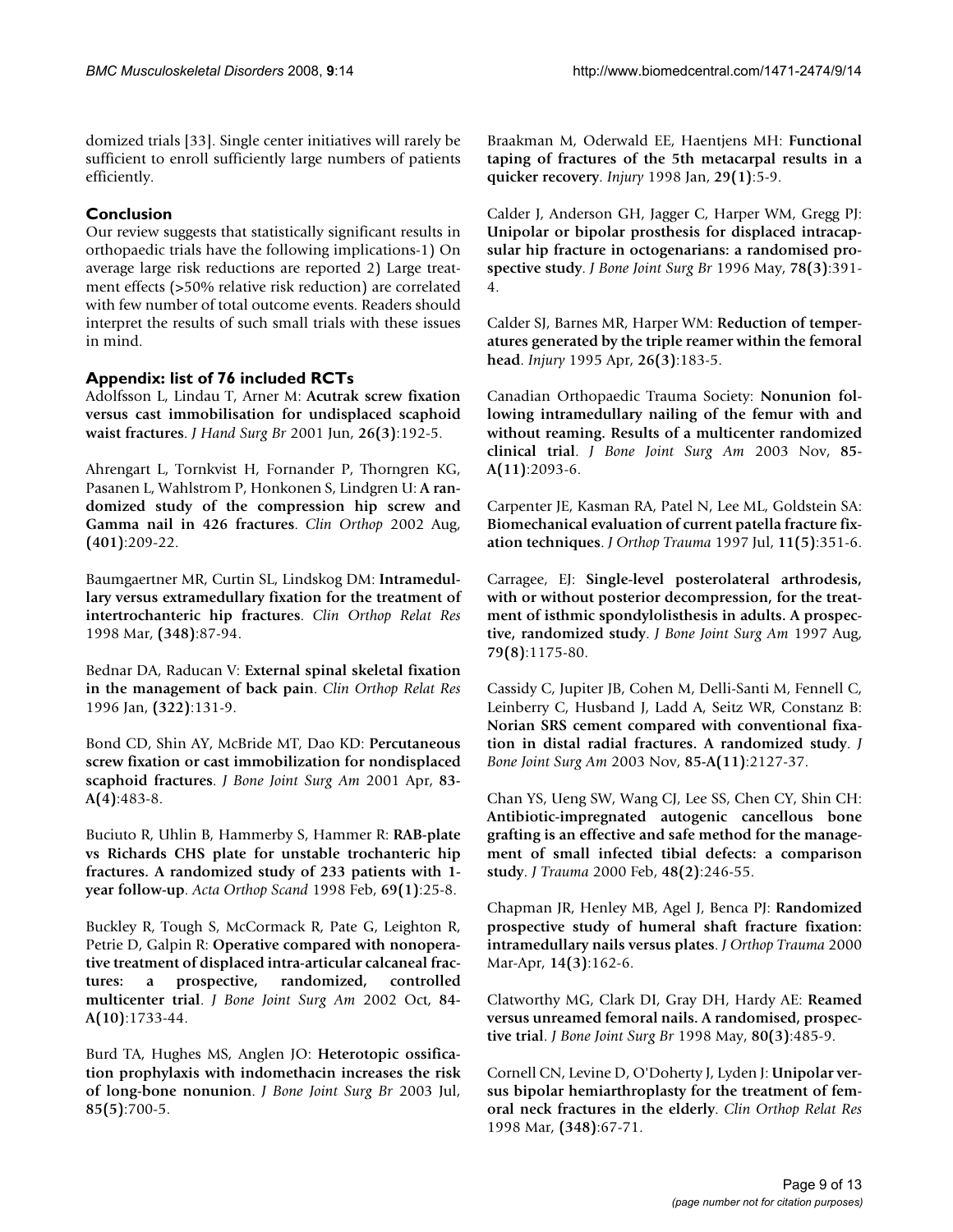David SM, Harrow ME, Peindl RD, Frick SL, Kellam JF: **Comparative biomechanical analysis of supracondylar femur fracture fixation: locked intramedullary nail versus 95-degree angled plate**. *J Orthop Trauma* 1997 Jul, **11(5)**:344-50.

Deneka DA, Simonian PT, Stankewich CJ, Eckert D, Chapman JR, Tencer AF: **Biomechanical comparison of internal fixation techniques for the treatment of unstable basicervical femoral neck fractures**. *J Orthop Trauma* 1997 Jul, **11(5)**:337-43.

Deshmukh RG, Lou KK, Neo CB, Yew KS, Rozman I, George J: **A technique to obtain correct rotational alignment during closed locked intramedullary nailing of the femur**. *Injury* 1998 Apr, **29(3)**:207-10.

Dujardin FH, Benez C, Polle G, Alain J, Biga N, Thornine JM: **Prospective randomized comparison between a dynamic hip screw and a mini-invasive static nail in fractures of the trochanteric area: preliminary results**. *J Orthop Trauma* 2001 Aug, **15(6)**:401-6.

Egol KA, Su E, Tejwani NC, Sims SH, Kummer FJ, Koval KJ: **Treatment of complex tibial plateau fractures using the less invasive stabilization system plate: clinical experience and a laboratory comparison with double plating**. *J Trauma* 2004 Aug, **57(2)**:340-6.

Gunal I, Taymaz A, Kose N, Gokturk E, Seber S: **Patellectomy with vastus medialis obliquus advancement for comminuted patellar fractures: a prospective randomised trial**. *J Bone Joint Surg Br* 1997 Jan, **79(1)**:13-6.

Hahnloser D, Platz A, Amgwerd M, Trentz O: **Internal fixation of distal radius fractures with dorsal dislocation: pi-plate or two 1/4 tube plates? A prospective randomized study**. *J Trauma* 1999 Oct, **47(4)**:760-5.

Hardy DC, Descamps, PY, Krallis P, Fabeck L, Smets P, Bertens CL, Delince PE: **Use of an Intramedullary Hip-Screw Compared with a Compression Hip-Screw with a Plate for Intertrochanteric Femoral Fractures. A Prospective, Randomized Study of One Hundred Patients**. *J. Bone Joint Surg. Am* May 1998, **80**:618-30.

Hardy DC, Drossos K: **Slotted intramedullary hip screw nails reduce proximal mechanical unloading**. *Clin Orthop* 2003 Jan, **(406)**:176-84.

Hargreaves DG, Drew SJ, Eckersley R: **Kirschner wire pin tract infection rates: a randomized controlled trial between percutaneous and buried wires**. *J Hand Surg Br* 2004 Aug, **29(4)**:374-6.

Harrington P, Hihal A, Singhania AK, Howell FR: **Intramedullary hip screw versus sliding hip screw for unstable intertrochanteric femoral fractures in the elderly**. *Injury* 2002 Jan, **33(1)**:23-8.

Hofmann GO, Gonschorek O, Buhren V: **Segment transport employing intramedullary devices in tibial bone defects following trauma and infection**. J *Orthop Trauma* 1999 Mar-Apr, **13(3)**:170-7.

Horwitz DS, Bachus KN, Craig MA, Peters CL: **A biomechanical analysis of internal fixation of complex tibial plateau fractures**. *J Orthop Trauma* 1999 Nov, **13(8)**:545- 9.

Janzing HM, Houben BJ, Brandt SE, Chhoeurn V, Lefever S, Broos P, Reynders P, Vanderschot P. **The Gotfried Per-Cutaneous Compression Plate versus the Dynamic Hip Screw in the treatment of pertrochanteric hip fractures: minimal invasive treatment reduces operative time and postoperative pain***. J Trauma* 2002 Feb, **52(2):**293-8.

Jazrawi LM, Kummer FJ, Simon JA, Bai B, Hunt SA, Egol KA, Koval KJ: **New technique for treatment of unstable distal femur fractures by locked double-plating: case report and biomechanical evaluation***. J Trauma* 2000 Jan, **48(1)**:87-92.

Jensen CH, Jensen CM: **Biodegradable pins versus Kirschner wires in hand surgery**. *J Hand Surg [Br]* 1996 Aug, **21(4)**:507-10.

Jeyam M, Andrew JG, Muir LT, Mcgovern A: **Controlled trial of distal radial fractures treated with a resorbable bone mineral substitute***. J Hand Surg Br* 2002 Apr, **27(2)**:146-9.

Johansson T, Jacobsson SA, Ivarsson I, Knutsson A, Wahlstrom O: **Internal fixation versus total hip arthroplasty in the treatment of displaced femoral neck fractures: a prospective randomized study of 100 hips**. *Acta Orthop Scand* 2000 Dec, **71(6)**:597-602.

Kankare J, Hirvensalo E, Rokkanen P: **Malleolar fractures in alcoholics treated with biodegradable internal fixation. 6/16 reoperations in a randomized study**. *Acta Orthop Scand* 1995 Dec, **66(6)**:524-8.

Karladani AH, Granhed H, Edshage B, Jerre R, Styf J: **Displaced tibial shaft fractures: a prospective randomized study of closed intramedullary nailing versus cast treatment in 53 patients**. *Acta Orthop Scand* 2000 Apr, **71(2)**:160-7.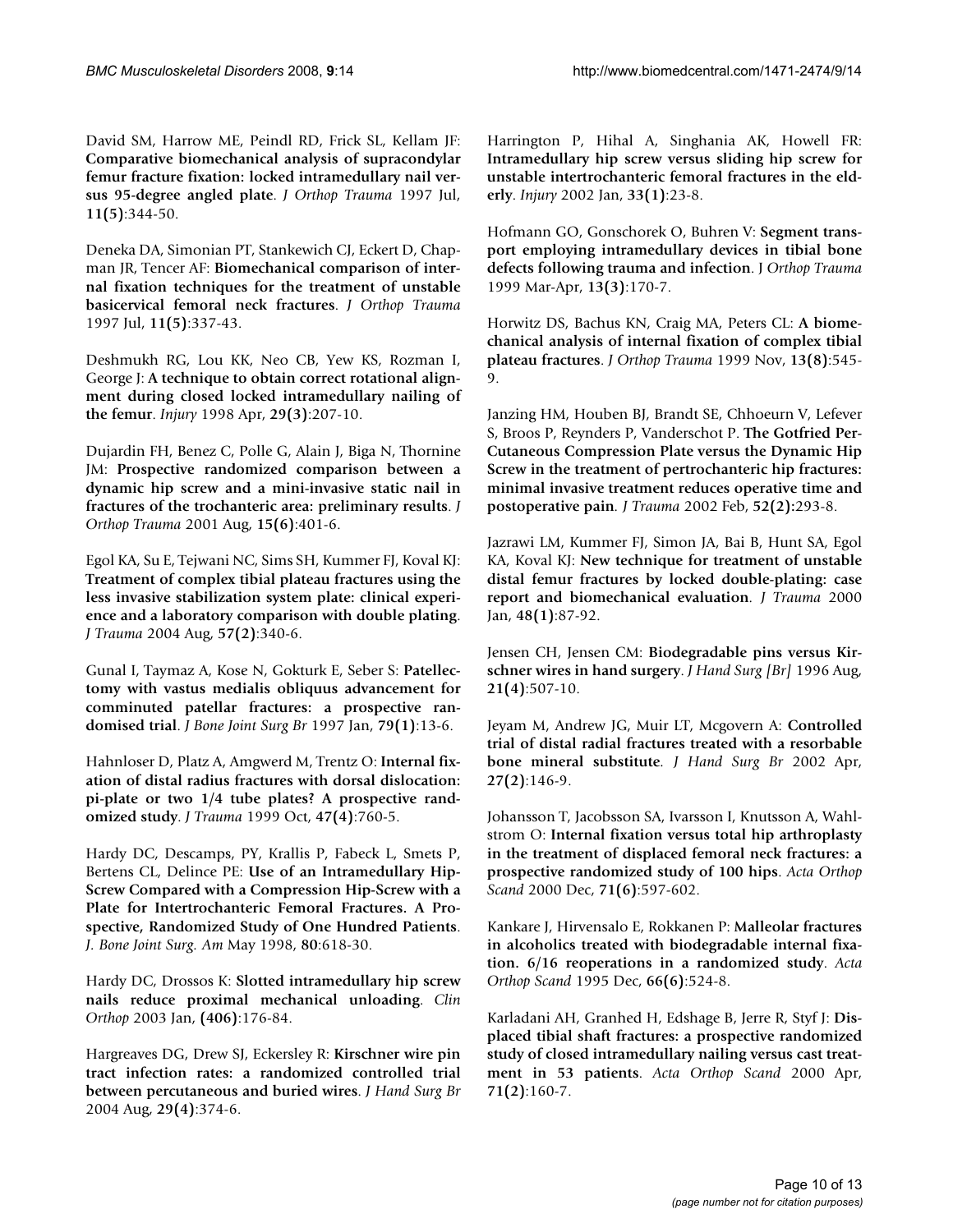Kligman M, Zecevic M, Roffman M: **The effect of intramedullary corticocancellous bone plug for hip hemiarthroplasty**. *J Trauma* 2001 Jul, **51(1)**:84-7.

Koo KH, Kim R, Ko GH, Song HR, Jeong ST, Cho SH: **Preventing collapse in early osteonecrosis of the femoral head. A randomised clinical trial of core decompression**. *J Bone Joint Surg Br* 1995 Nov, **77(6)**:870-4.

Kristiansen TK, Ryaby JP, McCabe J, Frey JJ, Roe LR: **Accelerated healing of distal radial fractures with the use of specific, low-intensity ultrasound. A multicenter, prospective, randomized, double-blind, placebo-controlled study**. *J Bone Joint Surg Am* 1997 Jul, **79(7):**961-73.

Larsen LB, Madsen JE, Hoiness PR, Ovre S: **Should insertion of intramedullary nails for tibial fractures be with or without reaming? A prospective, randomized study with 3.8 years' follow-up**. *J Orthop Trauma* 2004 Mar, **18(3)**:144-9.

Lenzner A, Kaur I, Haviko T, Sogel V, Gapejeva J, Ereline J, Paasuke M: **Impaction bone-grafting increases the holding power of cancellous screws in the femoral head. A pull-out study in human cadaver hips**. *Acta Orthop Scand* 1999 Feb, **70(1)**:25-8.

Lunsjo K, Ceder L, Thorngren KG, Skytting B, Tidermark J, Berntson PO, Allvin I, Norberg S, Hjalmars K, Larsson S, Knebel R, Hauggaard A, Stigsson L: **Extramedullary fixation of 569 unstable intertrochanteric fractures: a randomized multicenter trial of the Medoff sliding plate versus three other screw-plate systems**. *Acta Orthop Scand* 2001 Apr, **72(2)**:133-40.

Madsen JE, Naess L, Aune AK, Alho A, Ekeland A, Stromsoe K: **Dynamic hip screw with trochanteric stabilizing plate in the treatment of unstable proximal femoral fractures: a comparative study with the Gamma nail and compression hip screw**. *J Orthop Trauma* 1998 May, **12(4)**:241-8.

Makwana NK, Bhowal B, Harper WM, Hui AW: **Conservative versus operative treatment for displaced ankle fractures in patients over 55 years of age. A prospective, randomised study**. *J Bone Joint Surg Br* 2001 May, **83(4)**:525-9.

McKee MD, Schemitsch EH, Waddell JP, Yoo D: **A prospective, randomized clinical trial comparing tibial nailing using fracture table traction versus manual traction**. *J Orthop Trauma* 1999 Sep-Oct, **13(7)**:463-9.

McQueen MM. Redisplaced unstable fractures of the distal radius: **A randomised, prospective study of bridging ver-** **sus non-bridging external fixation**. *J Bone Joint Surg Br* 1998 Jul, **80(4)**:665-9.

Moir JS, Murali SR, Ashcroft GP, Wardlaw D, Matheson AB: **A new functional brace for the treatment of Colles' fractures**. *Injury* 1995 Nov, **26(9)**:587-93.

Moroni A, Aspenberg P, Toksvig-Larsen S, Falzarano G, Gianni S: **Enhanced fixation with hydroxyapatite coated pins**. *Clin Orthop Relat Res* 1998 Jan, **(346)**:171-7.

Moroni A, Faldini C, Marchetti S, Manca M, Consoli V, Giannini S: **Improvement of the bone-pin interface strength in osteoporotic bone with use of hydroxyapatite-coated tapered external-fixation pins. A prospective, randomized clinical study of wrist fractures***. J Bone Joint Surg Am* 2001 May, **83-A(5)**:717-21.

Moroni A, Heikkila J, Magyar G, Toksvig-Larsen S, Giannini S: **Fixation strength and pin tract infection of hydroxyapatite-coated tapered pins**. *Clin Orthop* 2001 Jul, **(388)**:209-17.

Nassif JM, Gorczyca JT, Cole JK, Pugh KJ, Pienkowski D: **Effect of acute reamed versus unreamed intramedullary nailing on compartment pressure when treating closed tibial shaft fractures: a randomized prospective study**. *J Orthop Trauma* 2000 Nov, **14(8)**:554-8.

Nordeen MH, Lavy CB, Shergill NS, Tuite JD, Jackson AM: **Cyclical micromovement and fracture healing**. *J Bone Joint Surg Br* 1995 Jul, **77(4)**:645-8.

Parker MJ, Pryor GA: **Internal fixation or arthroplasty for displaced cervical hip fractures in the elderly: a randomised controlled trial of 208 patients**. *Acta Orthop Scand* 2000 Oct, **71(5)**:440-6.

Rodriguez-Merchan EC: **Plaster cast versus percutaneous pin fixation for comminuted fractures of the distal radius in patients between 46 and 65 years of age***. J Orthop Trauma* 1997 Apr, **11(3)**:212-7.

Rogmark C, Carlsson A, Johnell O, Sembo I: **A prospective randomised trial of internal fixation versus arthroplasty for displaced fractures of the neck of the femur. Functional outcome for 450 patients at two years***. J Bone Joint Surg Br* 2002 Mar, **84(2)**:183-8.

Rogmark C, Carlsson A, Johnell O, Sembo I: **Costs of internal fixation and arthroplasty for displaced femoral neck fractures: a randomized study of 68 patients**. *Acta Orthop Scand* 2003 Jun, **74(3)**:293-8.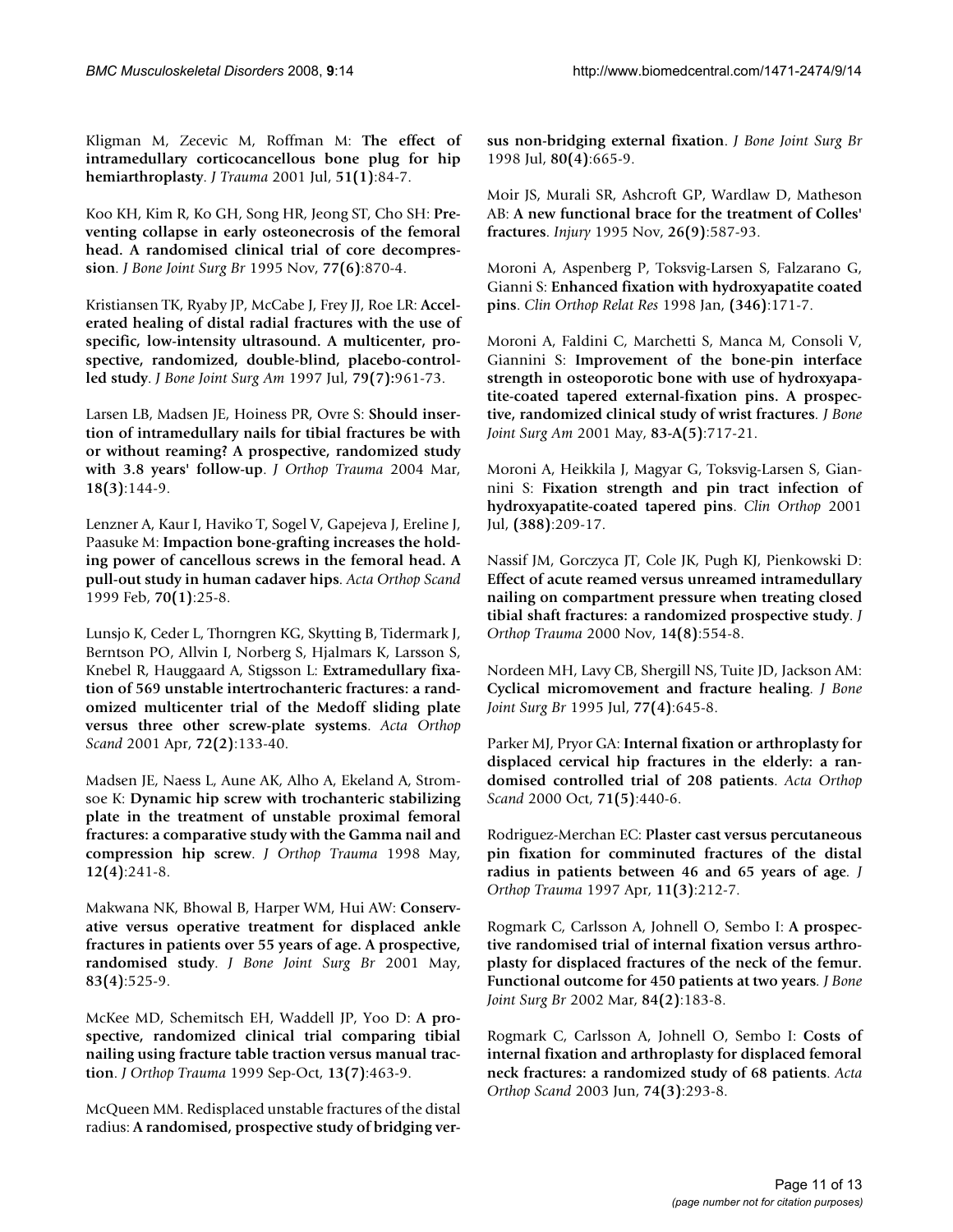Sadowski C, Lubbeke A, Saudan M, Riand N, Stern R, Hoffmeyer P: **Treatment of reverse oblique and transverse intertrochanteric fractures with use of an intramedullary nail or a 95 degrees screw-plate: a prospective, randomized study**. *J Bone Joint Surg Am* 2002 Mar, **84-A(3):**372-81.

Sanchez-Sotelo J, Munuera L, Madero R: **Treatment of fractures of the distal radius with a remodellable bone cement: a prospective, randomised study using Norian SRS***. J Bone Joint Surg Br* 2000 Aug, **82(6)**:856-63.

Schipper IB, Steyerberg EW, Castelein RM, van der Heijden FH, den Hoed PT, Kerver AJ, van Vugt AB: **Treatment of unstable trochanteric fractures. Randomised comparison of the gamma nail and the proximal femoral nail**. *J Bone Joint Surg Br* 2004 Jan, **86(1)**:86-94.

Shepherd LE, Shean CJ, Gelalis ID, Lee J, Carter VS: **Prospective randomized study of reamed versus unreamed femoral intramedullary nailing: an assessment of procedures**. *J Orthop Trauma* 2001 Jan, **15(1)**:28-32; discussion 32-3.

Stappaerts KH, Deldycke J, Broos PL, Staes FF, Rommens PM, Claes P: **Treatment of unstable peritrochanteric fractures in elderly patients with a compression hip screw or with the Vandeputte (VDP) endoprosthesis: a prospective randomized study**. *J Orthop Trauma* 1995, **9(4):**292-7.

Thordarson DB, Samuelson M, Shepherd LE, Merkle PF, Lee J: **Bioabsorbable versus stainless steel screw fixation of the syndesmosis in pronation-lateral rotation ankle fractures: a prospective randomized trial**. *Foot Ankle Int* 2001 Apr, **22(4):**335-8.

Tidermark J, Ponzer S, Svensson O, Soderqvist A, Tornkvist H: **Internal fixation compared with total hip replacement for displaced femoral neck fractures in the elderly. A randomised, controlled trial**. *J Bone Joint Surg Br* 2003 Apr, **85(3)**:380-8.

Tornetta P 3rd, Tiburzi D: **Reamed versus nonreamed anterograde femoral nailing**. *J Orthop Trauma* 2000 Jan, **14(1):**15-9.

Tornetta P 3rd, Tiburzi D: **The treatment of femoral shaft fractures using intramedullary interlocked nails with and without intramedullary reaming: a preliminary report**. *J Orthop Trauma* 1997 Feb-Mar, **11(2)**:89-92.

Tropp H, Norlin R: **Ankle performance after ankle fracture: a randomized study of early mobilization**. *Foot Ankle Int* 1995 Feb, **16(2)**:79-83.

Tu YK, Lin CH, Su JI, Hsu DT, Chen RJ: **Unreamed interlocking nail versus external fixator for open type III tibia fractures***. J Trauma* 1995 Aug, **39(2)**:361-7.

Vossinakis IC, Badras LS: **The external fixator compared with the sliding hip screw for pertrochanteric fractures of the femur**. *J Bone Joint Surg Br* 2002 Jan, **84(1)**:23-9.

Waikakul S, Sakkarnkosol S, Vanadurongwan V: **Vascular injuries in compound fractures of the leg with initially adequate circulation**. *J Bone Joint Surg Br* 1998 Mar, **80(2):**254-8.

Watson JT, Moed BR, Cramer KE, Karges DE: **Comparison of the compression hip screw with the Medoff sliding plate for intertrochanteric fractures**. *Clin Orthop Relat Res* 1998 Mar, **(348):**79-86.

Werber KD, Raeder F, Brauer RB, Weiss S: **External fixation of distal radial fractures: four compared with five pins: a randomized prospective study***. J Bone Joint Surg Am* 2003 Apr, **85-A(4):**660-6.

Wheeler DL, Croy TJ, Woll TS, Scott MD, Senft DC, Duwelius PJ: **Comparison of reconstruction nails for high subtrochanteric femur fracture fixation**. *Clin Orthop Relat Res* 1997 May, **(338):**231-9.

Wu CC, Chen WJ: **Treatment of femoral shaft aseptic nonunions: comparison between closed and open bone-grafting techniques**. *J Trauma* 1997 Jul, **43(1):**112- 6.

# **Acknowledgements**

No funding was received in preparation of this manuscript Dr. Bhandari is funded, in part, by a Canada Research Chair in Musculoskeletal Trauma, McMaster University.

# **References**

- 1. Bhandari M, Guyatt GH, Swiontkowski MF: **User's guide to the orthopaedic literature: how to use an article about a surgical therapy.** *J Bone Joint Surg Am* 2001, **83A:**916-26.
- 2. McCulloch P, Taylor I, Sasako M, Lovett B, Griffin D: **[Randomised](http://www.ncbi.nlm.nih.gov/entrez/query.fcgi?cmd=Retrieve&db=PubMed&dopt=Abstract&list_uids=12065273) [trials in surgery: problems and possible solutions.](http://www.ncbi.nlm.nih.gov/entrez/query.fcgi?cmd=Retrieve&db=PubMed&dopt=Abstract&list_uids=12065273)** *BMJ* 2002, **324:**1448-51.
- 3. Schulz KF, Altman DG, Moher D: **[Allocation concealment in clin](http://www.ncbi.nlm.nih.gov/entrez/query.fcgi?cmd=Retrieve&db=PubMed&dopt=Abstract&list_uids=12435253)[ical trials.](http://www.ncbi.nlm.nih.gov/entrez/query.fcgi?cmd=Retrieve&db=PubMed&dopt=Abstract&list_uids=12435253)** *JAMA* 2002, **288:**2406-7.
- 4. Schulz KF, Grimes DA: **[Blinding in randomised trials: hiding](http://www.ncbi.nlm.nih.gov/entrez/query.fcgi?cmd=Retrieve&db=PubMed&dopt=Abstract&list_uids=11879884) [who got what.](http://www.ncbi.nlm.nih.gov/entrez/query.fcgi?cmd=Retrieve&db=PubMed&dopt=Abstract&list_uids=11879884)** *Lancet* 2002, **359:**696-700.
- 5. Bhandari M, Richards RR, Sprague S, Schemitsch EH: **The quality of reporting of randomized trials in the Journal of Bone and Joint Surgery from 1988 through 2000.** *J Bone Joint Surg Am* 2002, **84A:**388-96.
- 6. Bailey CS, Fisher CG, Dvorak MF: **[Type II error in the spine sur](http://www.ncbi.nlm.nih.gov/entrez/query.fcgi?cmd=Retrieve&db=PubMed&dopt=Abstract&list_uids=15131445)[gical literature.](http://www.ncbi.nlm.nih.gov/entrez/query.fcgi?cmd=Retrieve&db=PubMed&dopt=Abstract&list_uids=15131445)** *Spine* 2004, **29(10):**1146-9.
- 7. Bhandari M, Guyatt GH, Lochner H, Sprague S, Tornetta P 3rd: **Application of the Consolidated Standards of Reporting Trials (CONSORT) in the Fracture Care Literature.** *J Bone Joint Surg Am* 2002, **84A:**485-9.
- 8. Bhandari M, Montori VM, Schemitsch EH: **The undue influence of significant p-values on the perceived importance of study results.** *Acta Orthop Scand* 2005, **76:**291-5.